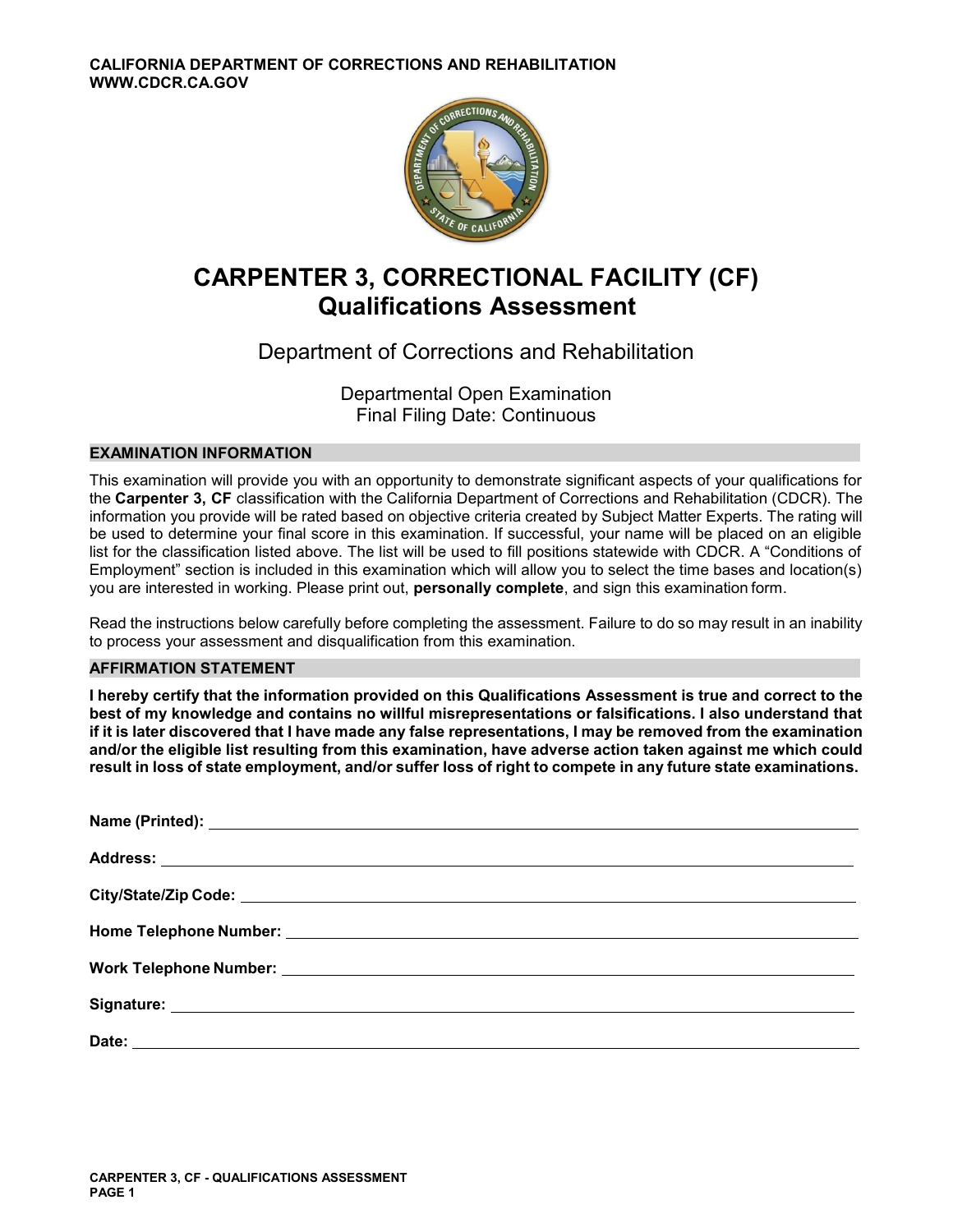# **FILING INSTRUCTIONS**

# **All applicants must complete and submit the following examination materials:**

- [Examination Application \(STD. 678\)](https://jobs.ca.gov/pdf/STD678.pdf)
- Qualifications Assessment

By mail to:

**Department of Corrections and Rehabilitation Talent Acquisition and Career Services P.O. Box 942883 Sacramento, CA 94283-0001** 

Or in person at:

**Department of Corrections and Rehabilitation 1515 S Street Sacramento, CA 95811-7243 Attn: Talent Acquisition and Career Services, 101N** 

If you are personally delivering your application and Qualifications Assessment, you must do so between the hours of **8:00 a.m.** and **5:00 p.m.**, Monday through Friday, excluding holidays, on or before the cut-off date to the street address listed above.

# **NOTE:**

- All examination materials must have original signatures.
- Be sure your envelope has adequate postage if submitting via mail.
- Faxed or emailed copies will **NOT** be accepted under any circumstances.
- Make and keep a photocopy of the completed Qualifications Assessment for your records.

# **GENERAL INSTRUCTIONS**

This Qualifications Assessment is the sole component of the examination. To obtain a position on the eligible list, a minimum score of 70% must be achieved. Therefore, please be sure to review and follow all instructions carefully as missing or incomplete information may result in disqualification or a lower score.

This examination is comprised of the following areas:

- Affirmation Statement (page 1)
- Filing Instructions / General Instructions (page 2)
- Prior State Employment / Conditions of Employment (pages 3 4)
- Rating Instructions (page 5)
- Knowledge & Experience Assessment (pages 6 12)
- Recruitment Questionnaire (pages 13 14)

# **YOUR RESPONSES ARE SUBJECT TO VERIFICATION**

Please keep in mind that all information provided on this Qualifications Assessment will be subject to verification at any time during the examination process, hiring process, and even after gaining employment. Anyone who misrepresents his/her experience will be subject to adverse consequences, which could include the following action(s):

- Removal from the examination process
- Removal from the eligible list / certification list
- Loss of State employment
- Loss of rights to compete in any future state examinations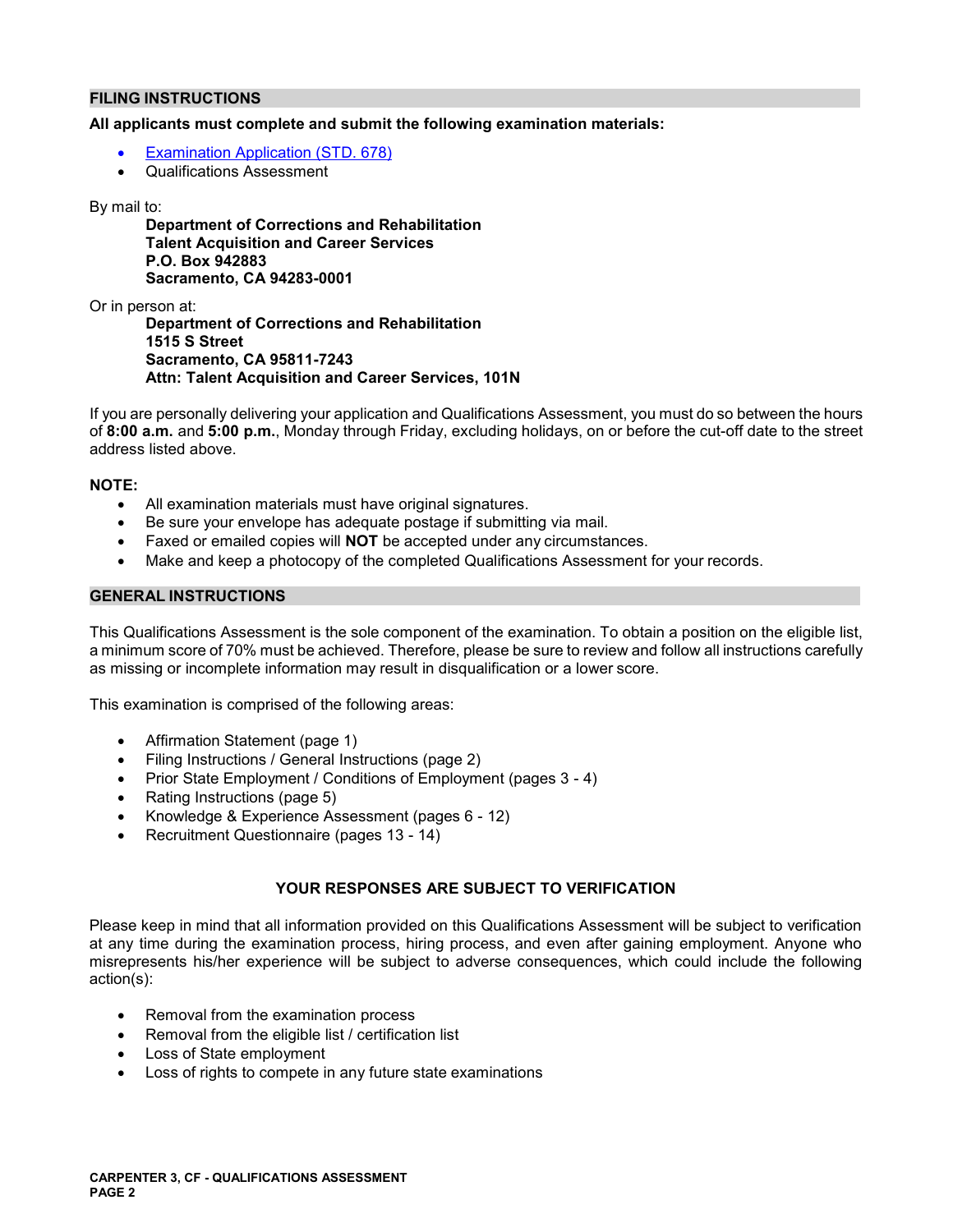# **PRIOR STATE EMPLOYMENT INFORMATION**

**Complete this next section ONLY if you have been previously dismissed from California State Civil Service employment by punitive action or as a result of disciplinary proceedings. IF THIS DOES NOT APPLY TO YOU, please skip this question.** 

**Do you have written permission from the California Department of Human Resources (CalHR) to take this examination?** 



**State Personnel Board, Rule 211 provides that a dismissed state employee may only participate in State Civil Service examinations if he/she has obtained prior consent from the State Personnel Board.** 

# **CONDITIONS OF EMPLOYMENT**

# **PLEASE MARK THE APPROPRIATE BOX(ES) OF YOUR CHOICE.**

If you are successful in this examination, your name will be placed on an active employment list and referred to fill vacancies Statewide according to the conditions you specify on this form.

# **TYPE OF APPOINTMENT YOU WILL ACCEPT**

Please mark the appropriate box(es) - you may check "(A) Any" if you are willing to accept any type of employment.

☐ **(D) Permanent Full-Time** ☐ **(R) Permanent Part-Time** ☐ **(K) Limited-Term Full-Time** ☐ **(A) Any** 

If all are marked and you receive an appointment other than permanent full-time, your name will continue to be considered for permanent full-time positions.

# **LOCATION(S) YOU ARE WILLING TO WORK**

☐ **5 ANYWHERE IN THE STATE –** If this box is marked, no further selection is necessary

# **NORTHERN REGION**

- 
- ☐ 0200 **Alpine County**  CSP, San Quentin ☐ 4500 **Shasta County**
- 
- Mule Creek State Prison <br>● Pine Grove Youth Conservation **□ 2500 Napa County Departy Department of Active County**
- 
- 
- 
- 0700 **Contra Costa County** ☐ CSP, Sacramento ☐ 5200 **Tehama County**
- 
- 
- 
- ☐ Sierra Conservation Center ☐ 3800 **San Francisco County** 1100 **Glenn County** ☐ 3900 **San Joaquin County** ☐ 5700 **Yolo County** 1200 ☐ **Humboldt County** ☐ 5800 **Yuba County**
- 
- ☐ 1700 **Lake County**  California Health Care Facility
- ☐ 1800 **Lassen County**  O.H. Close YCF
- California Correctional Center N.A. Chaderjian YCF
- High Desert State Prison
- 
- 
- ☐ 2300 **Mendocino County** 0300 **Amador County** ☐ ☐ 4600 **Sierra County** 
	-
	-
- Pine Grove Pount Conservation **Depth Conservation Department Conservation** Department County Department County Camp County Camp County Department County Department County Department County Department County Department C ☐ 0400 – **Butte County** ☐ 2900 – **Nevada County**  California Medical Facility ☐ 3100 – **Placer County**  CSP, Solano
	-
	-
	-
- 0800 **Del Norte County**  Folsom State Prison ☐ ☐ 5300 **Trinity County**  Pelican Bay State Prison Richard A. McGee Correctional
- ☐ 0900 **El Dorado County** Training Center ☐ 5500 **Tuolumne County** 
	-
	-
	-
	-
	-
	-
- ☐ 0100 **Alameda County** ☐ 2100 **Marin County** ☐ 4100 **San Mateo County** 
	-
	-
	-
	-
	-
- ☐ 0500 **Calaveras County** ☐ 4900 **Sonoma County** 3200 **Plumas County** ☐ 0600 **Colusa County** ☐
	- ☐ 3400 **Sacramento County** ☐ 5100 **Sutter County** 
		-
		-
		-
		-
		-
		-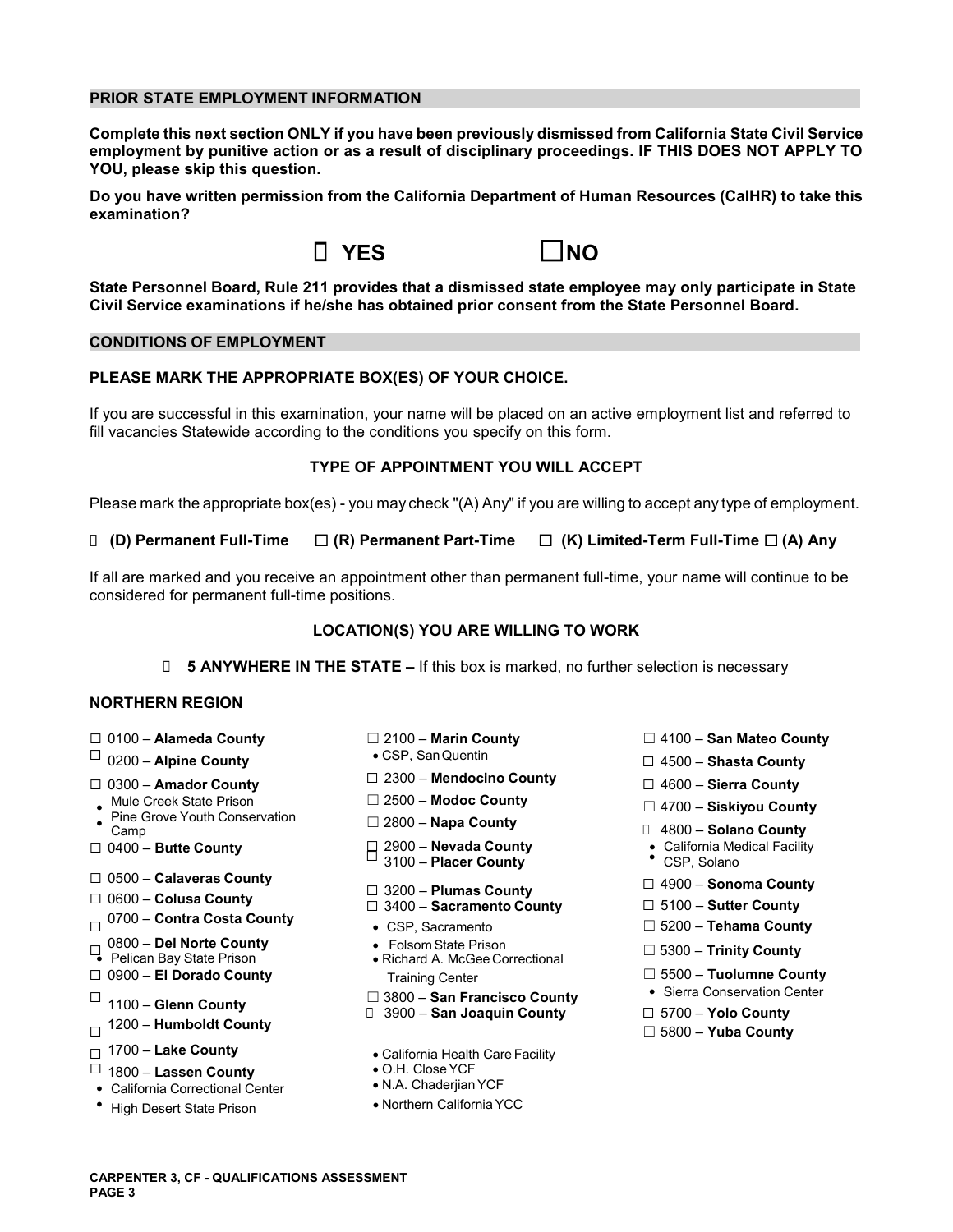# **CENTRAL REGION**

- 
- 0.00 Fresno County<br>
Pleasant Valley State Prison<br>
1400 **Inyo County**<br>
1400 **Inyo County**<br>
1500 **Kern County**<br>
1500 **Kern County**<br>
1500 **Kern County**<br>
1500 **Kern County**<br>
1602 **Alter Prison**<br>
1602 **Alter**
- 
- 
- California Correctional Institution  $\overline{F}$  Facility
- Kern Valley State Prison
- 
- 
- 
- 
- 
- ☐ 1500 **Kern County** Facility ☐ 3500 **San Benito County** 
	- California City Correctional ☐ 2000 **Madera County** ☐ 4000 **San Luis Obispo** Facility Central California Women's **County**
		-
- Wasco State Prison **DEMA** 2200 Mariposa County **DEMA** 4400 Santa Cruz County
	-
	-
- 
- 
- 
- 
- 
- 
- North Kern State Prison ● Valley State Prison □ 4300 **Santa Clara County** 
	-
	- ☐ 2400 **Merced County** ☐ 5000 **Stanislaus County**
	- ☐ 2600 **Mono County** ☐ 5400 **Tulare County**

# **SOUTHERN REGION**

- 
- 
- 
- 
- 
- ☐ 5600 **Ventura County** ☐ 3000 **Orange County County**  California Institution for Men VenturaYCF
- 
- ☐ 1300 **Imperial County** ☐ 3300 **Riverside County**  California Institution forWomen
	- Calipatria State Prison CaliforniaRehabilitation Center ☐ 3700 **San Diego County**
		-
- The Denoval Deliver County<br>
T 1900 Los Angeles County<br>
CSP, Los Angeles County<br>
County<br>
County<br>
County<br>
County<br>
County<br>
County
	-
	-
- 
- 
- 
- 
- 
- 

# **ADDRESS OR EMPLOYMENT CHANGES**

After list release, successful candidates may update any address and/or availability for employment preference information by accessing their [CalCareer Account](https://www.jobs.ca.gov/) (www.jobs.ca.gov) on the California Department of Human Resources (CalHR) website or by notifying CDCR at the following address:

> California Department of Corrections and Rehabilitation Talent Acquisition and Career Services P.O. Box 942883 Sacramento, CA 94283-0001 Attn: Certification Unit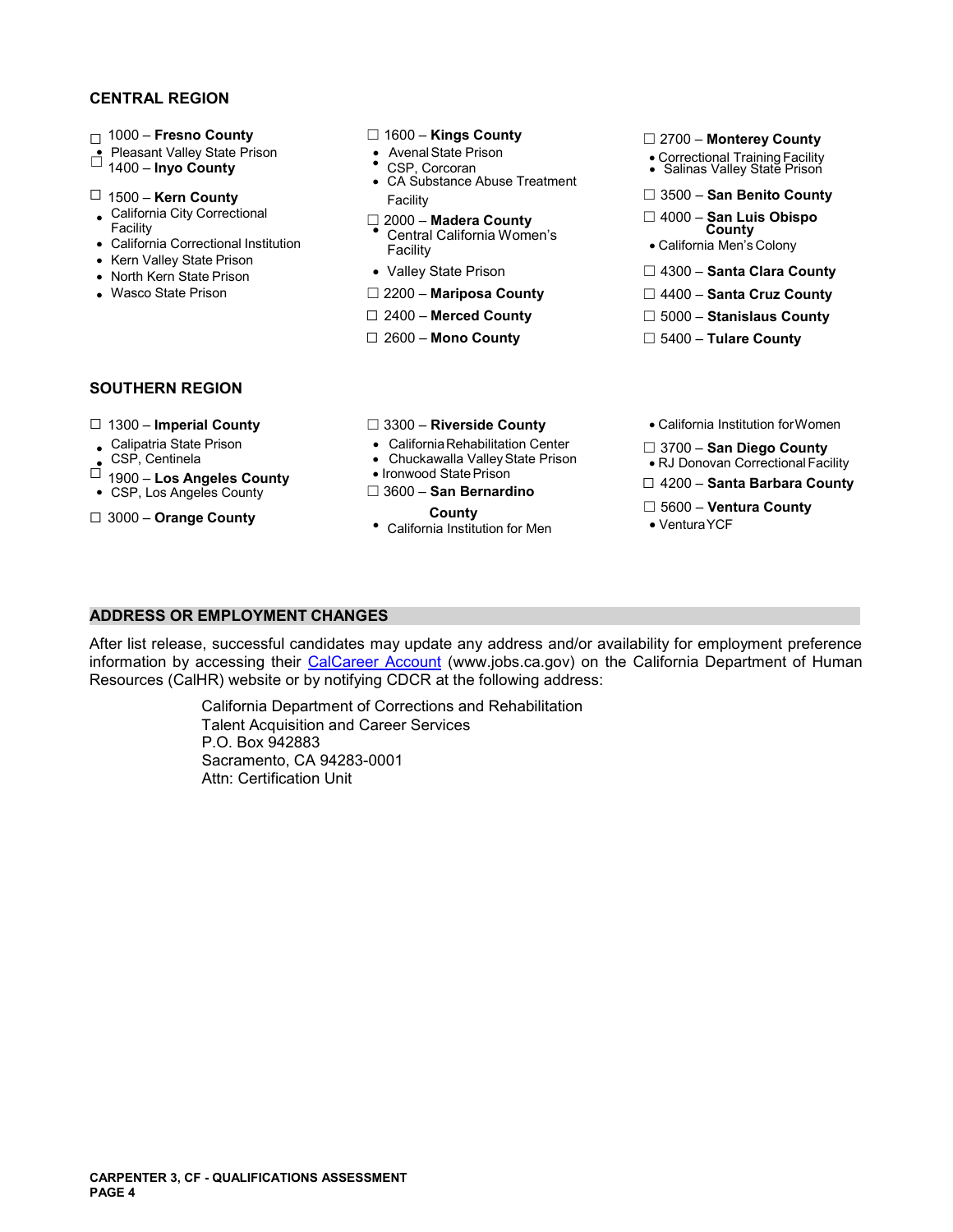# **RATING INSTRUCTIONS**

Rate your knowledge and experience performing specific job-related actions, using the rating scale(s) below.

Respond to each statement, beginning on the following page, by indicating how the statement applies to you. You are required to respond to every statement by marking one option for each of the two scales provided. Responses may not be changed or added once submitted to the Talent Acquisition and Career Services. Missing responses will result in a lower score.

In responding to each statement, you may refer to your FORMAL EDUCATION, FORMAL TRAINING COURSES, and/or WORK EXPERIENCE whether paid or not paid.

# **SCALE #1 - KNOWLEDGE RELATED TO PERFORMING THIS ACTION**

### **Extensive Knowledge**

I possess an expert knowledge level to the extent that I have effectively performed tasks related to this knowledge in the most difficult and complex situations **and** I have instructed others on specific aspects of this knowledge.

### **Moderate Knowledge**

I possess an advanced knowledge level to the extent that I could effectively perform this task under the majority of circumstances or situations encountered.

### **Basic Knowledge**

I possess a sufficient knowledge level that would allow me to perform this task successfully in routine situations.

### **Limited Knowledge**

I have some knowledge of how to perform this task, but I may require additional instruction to apply my knowledge effectively.

### **No Knowledge**

I have no knowledge of how to perform this task or what it may entail.

# **SCALE #2 - EXPERIENCE RELATED TO PERFORMING THIS ACTION**

### **Extensive Experience**

I have more than 6 years of experience in regularly performing this action **and** I have instructed others on this specific action.

### **Moderate Experience**

I have more than 4 years, but less than 6 years of experience performing this action **and** I can perform it independently.

### **Basic Experience**

I have more than 2 years, but less than 4 years of experience performing this action **and** I have performed it regularly with minimal or no assistance.

### **Limited Experience**

I have less than 2 years of experience in performing this action **and** I may require assistance for successful performance.

# **No Experience**

I have never performed this action.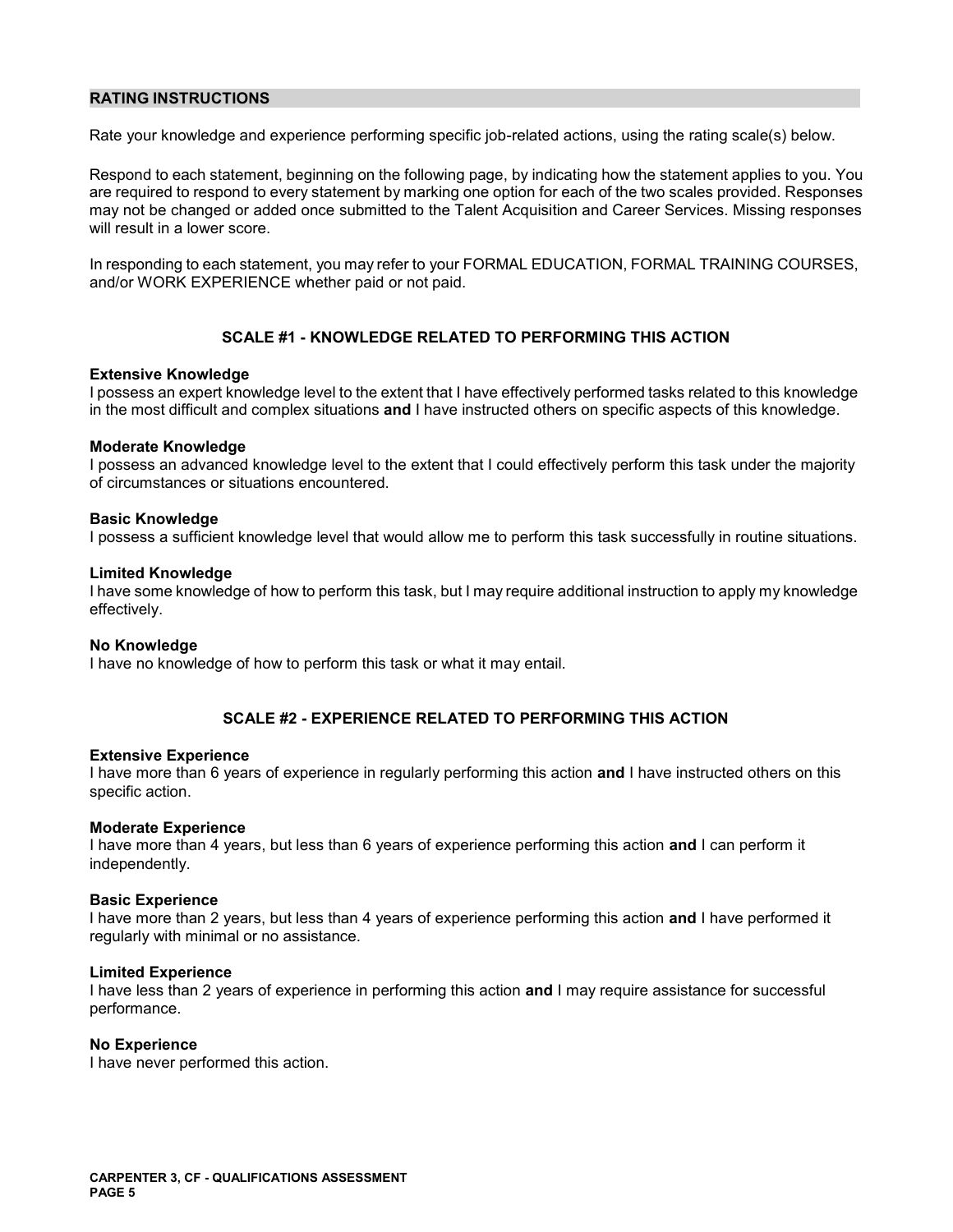1. Plan the work of others engaged in the construction, maintenance, alteration and repair of various buildings, structures, and fixtures.

- ☐ Extensive Knowledge ☐ Extensive Experience
- 
- 
- ☐ Limited Knowledge ☐ Limited Experience
- 

# **Knowledge related to performing this action Experience related to performing this action**

- 
- ☐ Moderate Knowledge ☐ Moderate Experience
- ☐ Basic Knowledge ☐ Basic Experience
	-
- ☐ No Knowledge ☐ No Experience

2. Advise the supervisor in the selection and procurement of construction materials, tools and equipment.

### **Knowledge related to performing this action Experience related to performing this action**

- ☐ Extensive Knowledge ☐ Extensive Experience
- ☐ Moderate Knowledge ☐ Moderate Experience
- ☐ Basic Knowledge ☐ Basic Experience
- ☐ Limited Knowledge ☐ Limited Experience
- 

- 
- 
- 
- 
- ☐ No Knowledge ☐ No Experience

3. Order tools and materials utilizing bid process fundamentals.

- ☐ Extensive Knowledge ☐ Extensive Experience
- ☐ Moderate Knowledge ☐ Moderate Experience
- 
- ☐ Limited Knowledge ☐ Limited Experience
- 

# **Knowledge related to performing this action Experience related to performing this action**

- 
- 
- ☐ Basic Knowledge ☐ Basic Experience
	-
- ☐ No Knowledge ☐ No Experience

4. Prepare estimates for a variety of jobs to include labor, materials, tools, equipment, etc.

### **Knowledge related to performing this action Experience related to performing this action**

- 
- ☐ Moderate Knowledge ☐ Moderate Experience
- ☐ Basic Knowledge ☐ Basic Experience
- ☐ Limited Knowledge ☐ Limited Experience
- ☐ No Knowledge ☐ No Experience

- ☐ Extensive Knowledge ☐ Extensive Experience
	-
	-
	-
	-

5. Coordinate with trades, contractors, and vendors regarding construction projects, preventive maintenance and repairs.

- **□** Extensive Knowledge **□ Extensive Experience**
- ☐ Moderate Knowledge ☐ Moderate Experience
- **□ Basic Knowledge □ Basic Experience**
- ☐ Limited Knowledge ☐ Limited Experience
- ☐ No Knowledge ☐ No Experience

### **Knowledge related to performing this action Experience related to performing this action**

- 
- 
- 
- 
-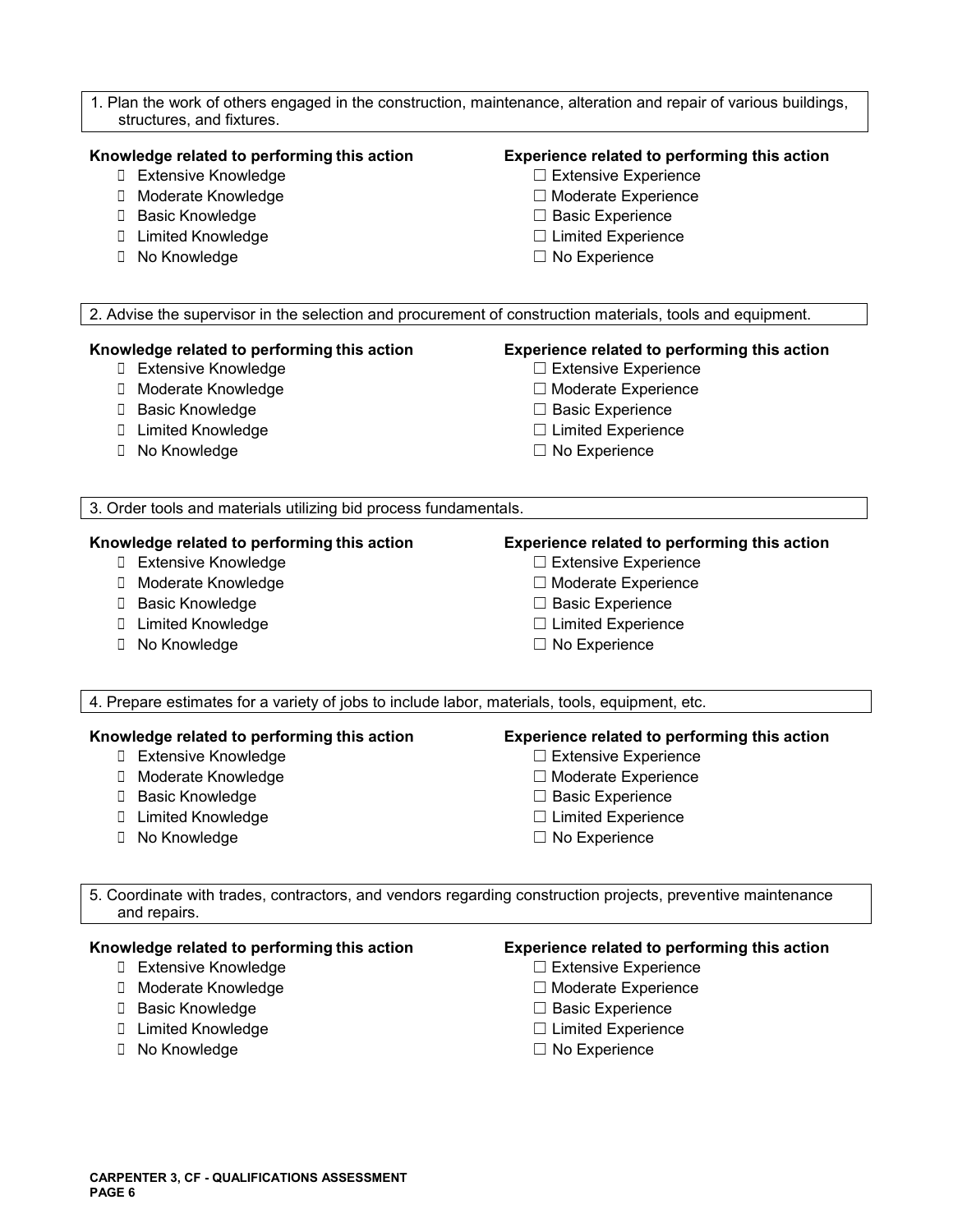### 6. Construct and inspect scaffolding.

- ☐ Extensive Knowledge ☐ Extensive Experience
- ☐ Moderate Knowledge ☐ Moderate Experience
- ☐ Basic Knowledge ☐ Basic Experience
- ☐ Limited Knowledge ☐ Limited Experience
- ☐ No Knowledge ☐ No Experience

# **Knowledge related to performing this action Experience related to performing this action**

- 
- 
- 
- 
- 

7. Fabricate various building elements (e.g., doors and hardware, window frames etc.).

- **□ Extensive Knowledge 
 Extensive Experience**
- ☐ Moderate Knowledge ☐ Moderate Experience
- ☐ Basic Knowledge ☐ Basic Experience
- **□** Limited Knowledge **D** Limited Experience
- 

# **Knowledge related to performing this action Experience related to performing this action**

- 
- 
- 
- 
- ☐ No Knowledge ☐ No Experience

8. Install various building elements (e.g., doors and hardware, window frames etc.).

- 
- 
- 
- ☐ Limited Knowledge ☐ Limited Experience
- 

# **Knowledge related to performing this action Experience related to performing this action**

- ☐ Extensive Knowledge ☐ Extensive Experience
- ☐ Moderate Knowledge ☐ Moderate Experience
- ☐ Basic Knowledge ☐ Basic Experience
	-
- ☐ No Knowledge ☐ No Experience

9. Construct minor building structures (e.g., sheds, awnings, retaining walls, ramps, etc).

- ☐ Extensive Knowledge ☐ Extensive Experience
- ☐ Moderate Knowledge ☐ Moderate Experience
- ☐ Basic Knowledge ☐ Basic Experience
- 
- 

# **Knowledge related to performing this action Experience related to performing this action**

- 
- 
- 
- ☐ Limited Knowledge ☐ Limited Experience
- ☐ No Knowledge ☐ No Experience

10. Install shoring to facilitate structural repairs (e.g., excavating, trenching).

- 
- ☐ Moderate Knowledge ☐ Moderate Experience
- ☐ Basic Knowledge ☐ Basic Experience
- ☐ Limited Knowledge ☐ Limited Experience
- ☐ No Knowledge ☐ No Experience

# **Knowledge related to performing this action Experience related to performing this action**

- ☐ Extensive Knowledge ☐ Extensive Experience
	-
	-
	-
	-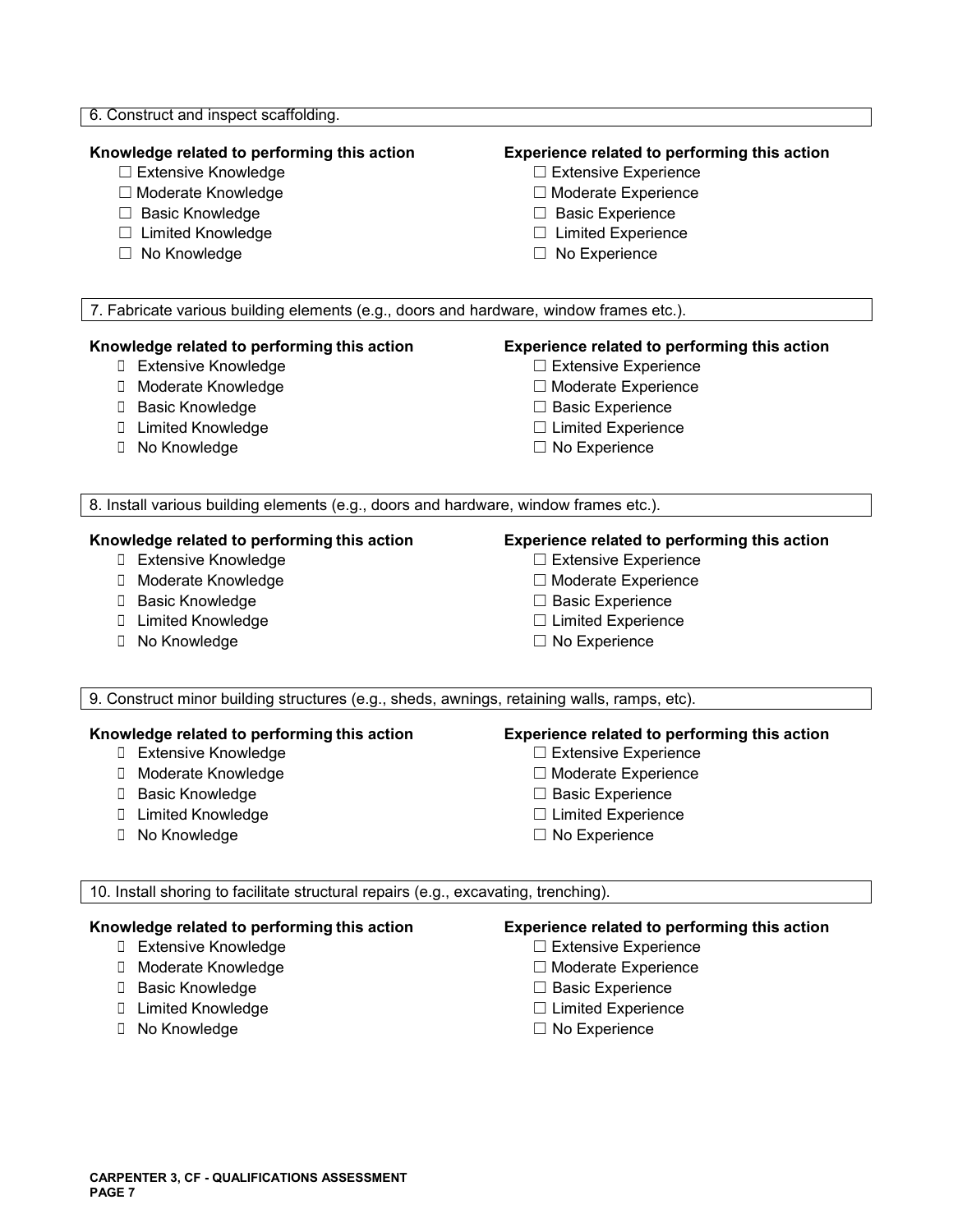| 11. Install fixtures (i.e., cabinets, shelving, work stations, partitions, etc.).                                                                                                 |                                                                                                                                                                                           |
|-----------------------------------------------------------------------------------------------------------------------------------------------------------------------------------|-------------------------------------------------------------------------------------------------------------------------------------------------------------------------------------------|
| Knowledge related to performing this action<br>□ Extensive Knowledge<br>□ Moderate Knowledge<br>□ Basic Knowledge<br>□ Limited Knowledge<br>$\Box$ No Knowledge                   | Experience related to performing this action<br>□ Extensive Experience<br>□ Moderate Experience<br>□ Basic Experience<br>$\Box$ Limited Experience<br>$\Box$ No Experience                |
| door frames, etc.).                                                                                                                                                               | 12. Perform alterations on various buildings, structures and fixtures (e.g., window frames, window screens, doors,                                                                        |
| Knowledge related to performing this action<br>□ Extensive Knowledge<br>□ Moderate Knowledge<br>□ Basic Knowledge<br><b>I</b> Limited Knowledge<br>□ No Knowledge                 | Experience related to performing this action<br>□ Extensive Experience<br>□ Moderate Experience<br>□ Basic Experience<br>$\Box$ Limited Experience<br>$\Box$ No Experience                |
| systems, cove base, etc.).                                                                                                                                                        | 13. Perform repairs on various buildings, structures and fixtures (e.g., ceiling systems, flooring systems, roofing                                                                       |
| Knowledge related to performing this action<br>□ Extensive Knowledge<br>□ Moderate Knowledge<br>□ Basic Knowledge<br><b>Limited Knowledge</b><br>Ш<br>No Knowledge<br>O.          | Experience related to performing this action<br>$\Box$ Extensive Experience<br>□ Moderate Experience<br>$\Box$ Basic Experience<br>$\Box$ Limited Experience<br>$\Box$ No Experience      |
| 14. Perform preventive maintenance to various buildings, structures and fixtures.                                                                                                 |                                                                                                                                                                                           |
| Knowledge related to performing this action<br>□ Extensive Knowledge<br>Moderate Knowledge<br>Ц<br><b>Basic Knowledge</b><br><b>Limited Knowledge</b><br>Ш<br>No Knowledge<br>Ш   | Experience related to performing this action<br>$\Box$ Extensive Experience<br>$\Box$ Moderate Experience<br>$\Box$ Basic Experience<br>$\Box$ Limited Experience<br>$\Box$ No Experience |
| 15. Inspect various projects for completion of work.                                                                                                                              |                                                                                                                                                                                           |
| Knowledge related to performing this action<br>□ Extensive Knowledge<br>Moderate Knowledge<br>0.<br><b>Basic Knowledge</b><br>Ш<br><b>Limited Knowledge</b><br>Ш.<br>No Knowledge | Experience related to performing this action<br>$\Box$ Extensive Experience<br>□ Moderate Experience<br>$\Box$ Basic Experience<br>□ Limited Experience<br>$\Box$ No Experience           |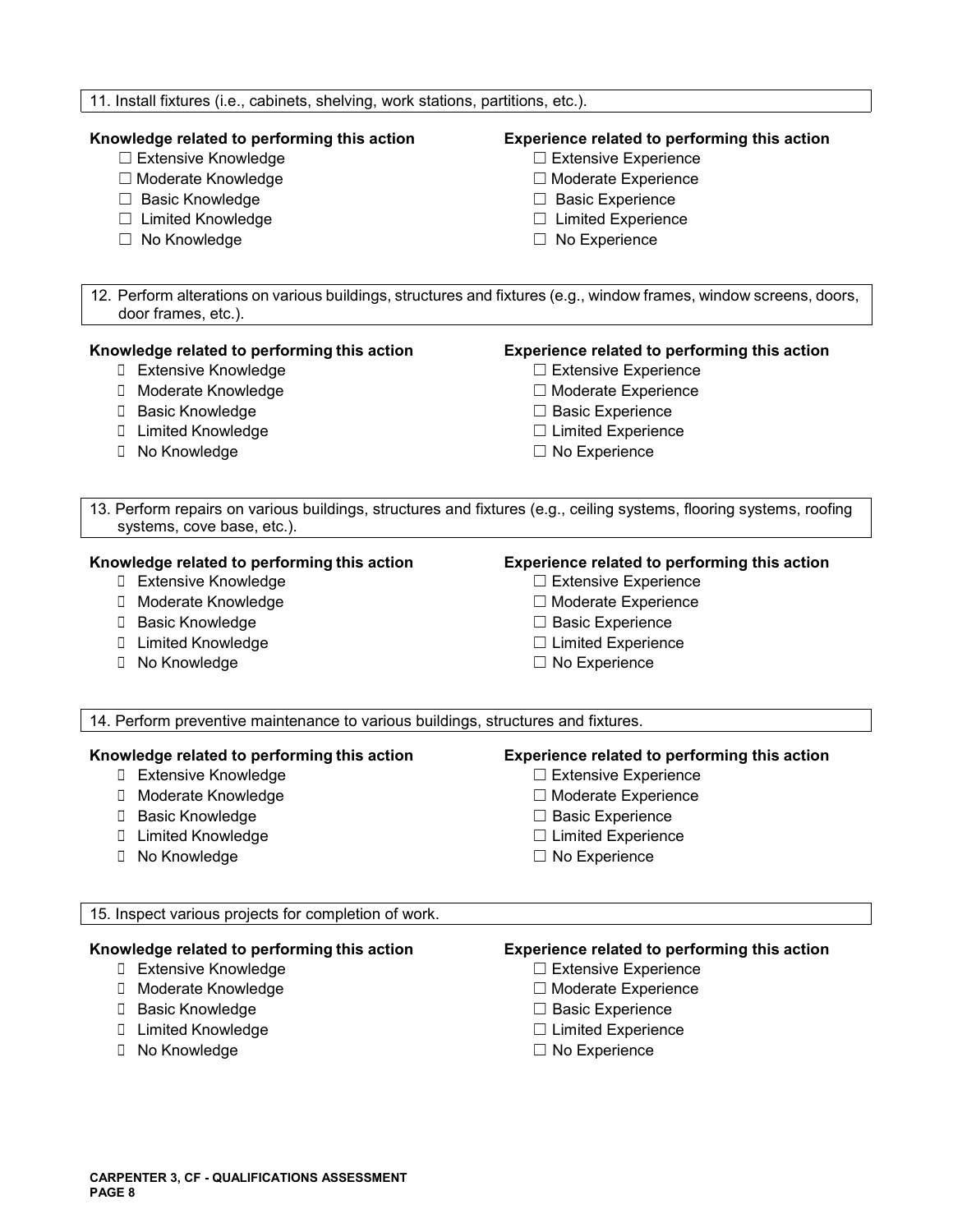16. Monitor the work of others engaged in the construction, maintenance, alteration and repair of various buildings, structures, and fixtures.

- ☐ Extensive Knowledge ☐ Extensive Experience
- ☐ Moderate Knowledge ☐ Moderate Experience
- ☐ Basic Knowledge ☐ Basic Experience
- ☐ Limited Knowledge ☐ Limited Experience
- ☐ No Knowledge ☐ No Experience

# **Knowledge related to performing this action Experience related to performing this action**

- 
- 
- 
- 
- 

17. Direct the work of others engaged in the construction, maintenance, alteration and repair of various buildings, structures, and fixtures.

### **Knowledge related to performing this action Experience related to performing this action**

- ☐ Extensive Knowledge ☐ Extensive Experience
- 
- 
- ☐ Limited Knowledge ☐ Limited Experience
- 

- 
- ☐ Moderate Knowledge ☐ Moderate Experience
- ☐ Basic Knowledge ☐ Basic Experience
	-
- ☐ No Knowledge ☐ No Experience

18. Maintain records (e.g., Safety Data Sheet, timekeeping, inventory, safety training).

# **Knowledge related to performing this action Experience related to performing this action**

- ☐ Extensive Knowledge ☐ Extensive Experience
- ☐ Moderate Knowledge ☐ Moderate Experience
- ☐ Basic Knowledge ☐ Basic Experience
- ☐ Limited Knowledge ☐ Limited Experience
- ☐ No Knowledge ☐ No Experience

- 
- 
- 
- 
- 

19. Supervise others in order to maintain security of work areas and materials in the performance of daily activities.

### **Knowledge related to performing this action Experience related to performing this action**

- 
- ☐ Moderate Knowledge ☐ Moderate Experience
- 
- 
- 

- **□** Extensive Knowledge **□ Extensive Experience** 
	-
- ☐ Basic Knowledge ☐ Basic Experience
- ☐ Limited Knowledge ☐ Limited Experience
- ☐ No Knowledge ☐ No Experience

20. Inspect carpentry shop in order to ensure a safe and secure working environment.

### **Knowledge related to performing this action Experience related to performing this action**

- 
- ☐ Moderate Knowledge ☐ Moderate Experience
- ☐ Basic Knowledge ☐ Basic Experience
- ☐ Limited Knowledge ☐ Limited Experience
- 

- ☐ Extensive Knowledge ☐ Extensive Experience
	-
	-
	-
- ☐ No Knowledge ☐ No Experience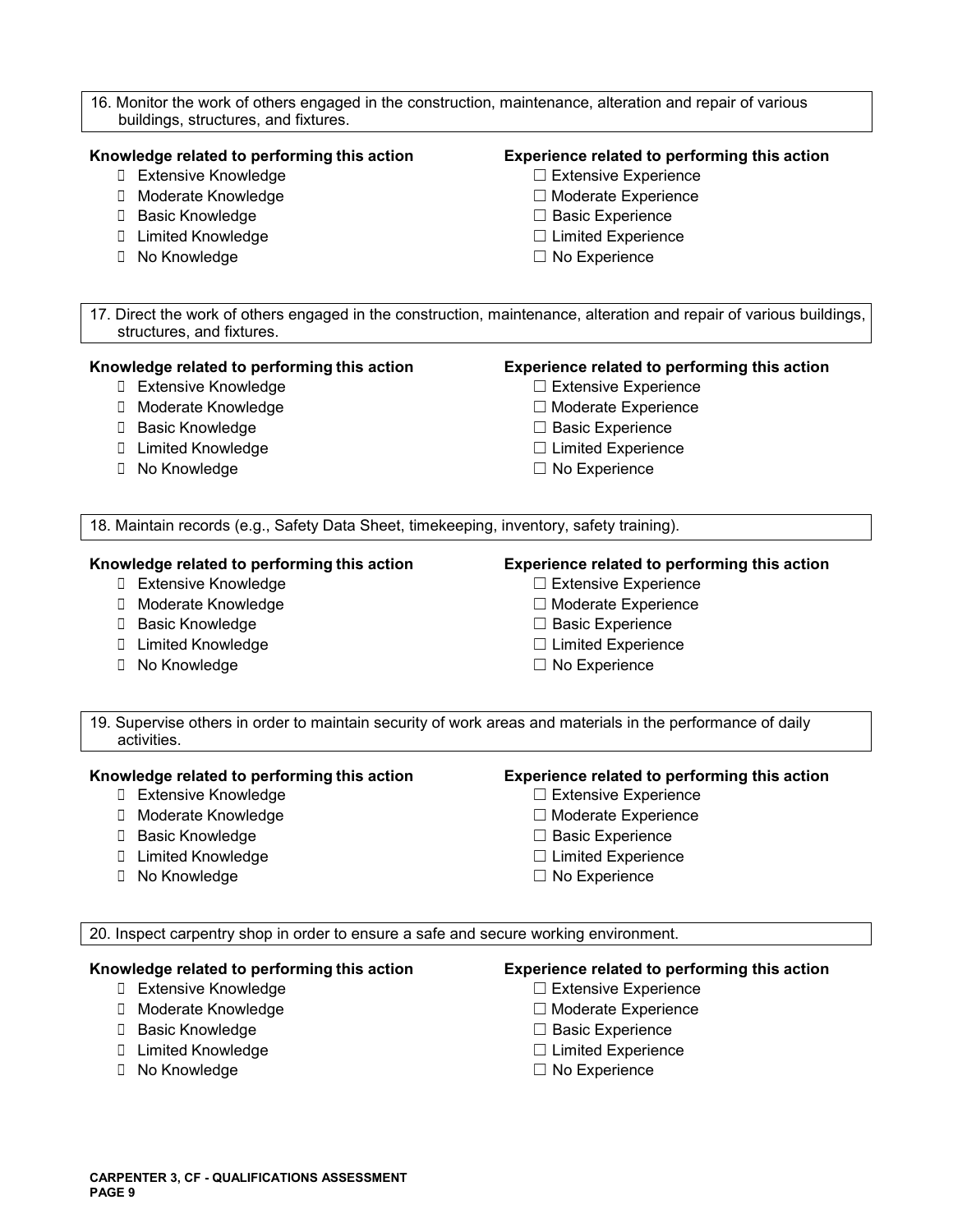| 21. Communicate in a professional and effective manner with others.                        |                                                                             |
|--------------------------------------------------------------------------------------------|-----------------------------------------------------------------------------|
| Knowledge related to performing this action<br>□ Extensive Knowledge                       | Experience related to performing this action<br>$\Box$ Extensive Experience |
| □ Moderate Knowledge                                                                       | □ Moderate Experience                                                       |
| □ Basic Knowledge                                                                          | □ Basic Experience                                                          |
| □ Limited Knowledge                                                                        | $\Box$ Limited Experience                                                   |
| $\Box$ No Knowledge                                                                        | $\Box$ No Experience                                                        |
|                                                                                            |                                                                             |
| 22. Promote and maintain a work environment free of discrimination and harassment.         |                                                                             |
| Knowledge related to performing this action                                                | Experience related to performing this action                                |
| □ Extensive Knowledge                                                                      | $\Box$ Extensive Experience                                                 |
| Moderate Knowledge<br>Ш                                                                    | □ Moderate Experience                                                       |
| <b>Basic Knowledge</b><br>Ш                                                                | □ Basic Experience                                                          |
| <b>Limited Knowledge</b><br>Ш                                                              | $\Box$ Limited Experience                                                   |
| No Knowledge<br>Ш                                                                          | $\Box$ No Experience                                                        |
| 23. Interpret blueprints and drawings.                                                     |                                                                             |
| Knowledge related to performing this action                                                | Experience related to performing this action                                |
| <b>D</b> Extensive Knowledge                                                               | $\Box$ Extensive Experience                                                 |
| Moderate Knowledge<br>Ш                                                                    | □ Moderate Experience                                                       |
| <b>Basic Knowledge</b><br>Ш                                                                | □ Basic Experience                                                          |
| <b>Limited Knowledge</b><br>Ц                                                              | $\Box$ Limited Experience                                                   |
| No Knowledge<br>О                                                                          | □ No Experience                                                             |
| 24. Mix and pour concrete.                                                                 |                                                                             |
| Knowledge related to performing this action                                                | Experience related to performing this action                                |
| □ Extensive Knowledge                                                                      | $\Box$ Extensive Experience                                                 |
| Moderate Knowledge<br>Ш                                                                    | □ Moderate Experience                                                       |
| <b>Basic Knowledge</b><br>$\Box$                                                           | $\Box$ Basic Experience                                                     |
| <b>Limited Knowledge</b>                                                                   | $\Box$ Limited Experience                                                   |
| No Knowledge                                                                               | $\Box$ No Experience                                                        |
| 25. Repair concrete (e.g., seal cracks, grind uneven surfaces, remove deteriorated areas). |                                                                             |
| Knowledge related to performing this action<br>□ Extensive Knowledge                       | Experience related to performing this action<br>□ Extensive Experience      |

- ☐ Moderate Knowledge ☐ Moderate Experience
- 
- **□ Basic Knowledge □ Basic Expedience**
- **□ No Knowledge**
- 
- 
- 
- □ Limited Experience<br>□ No Experience
-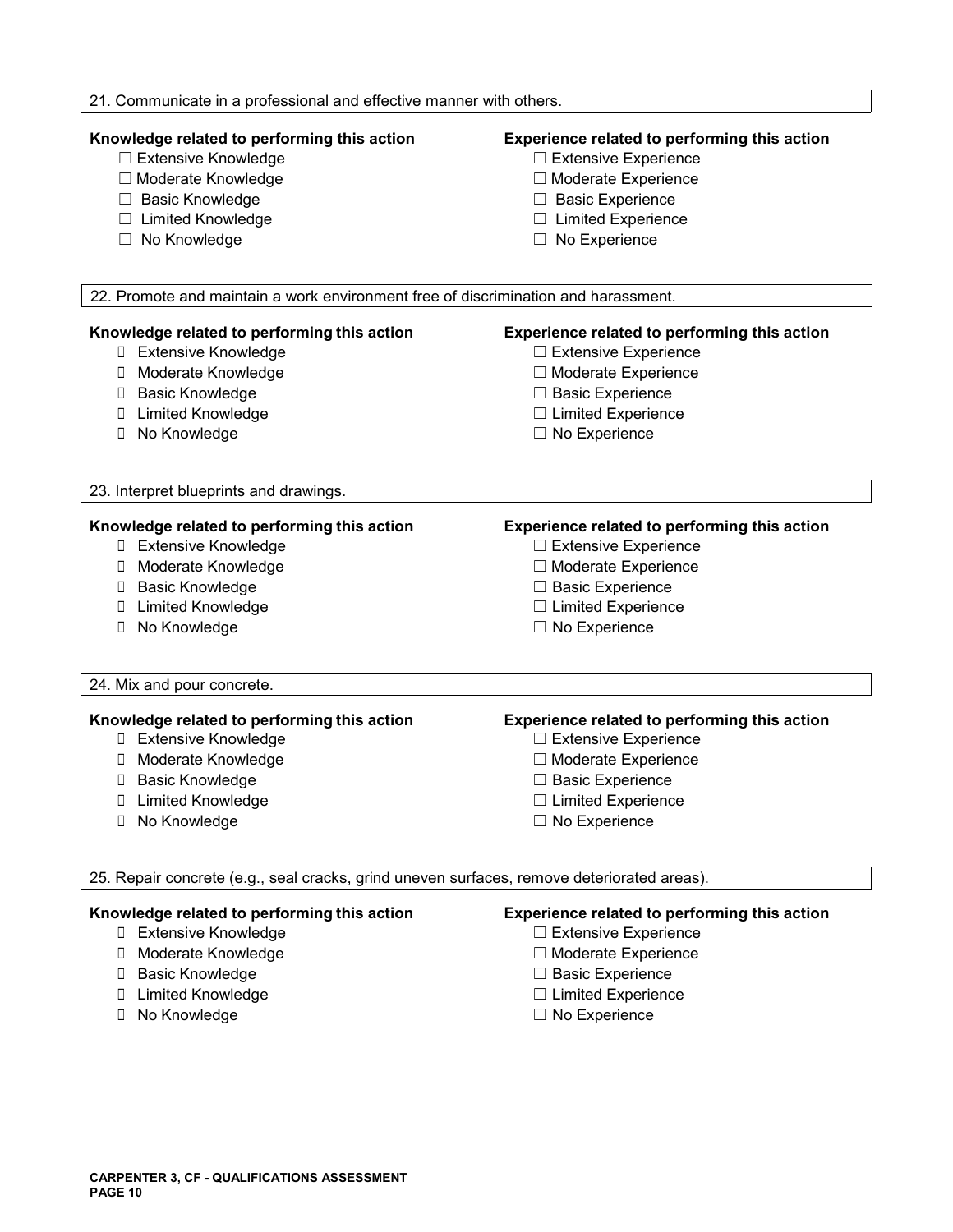| Experience related to performing this action<br>$\Box$ Extensive Experience<br>□ Moderate Experience<br><b>Basic Experience</b><br><b>Limited Experience</b><br>No Experience        |
|--------------------------------------------------------------------------------------------------------------------------------------------------------------------------------------|
|                                                                                                                                                                                      |
| Experience related to performing this action<br>□ Extensive Experience<br>□ Moderate Experience<br>$\Box$ Basic Experience<br>$\Box$ Limited Experience<br>$\Box$ No Experience      |
|                                                                                                                                                                                      |
| Experience related to performing this action<br>$\Box$ Extensive Experience<br>□ Moderate Experience<br><b>Basic Experience</b><br><b>Limited Experience</b><br>$\Box$ No Experience |
|                                                                                                                                                                                      |

# **THIS CONCLUDES THE EXAMINATION**

**REVISION DATE:** 01/19/2022 - TT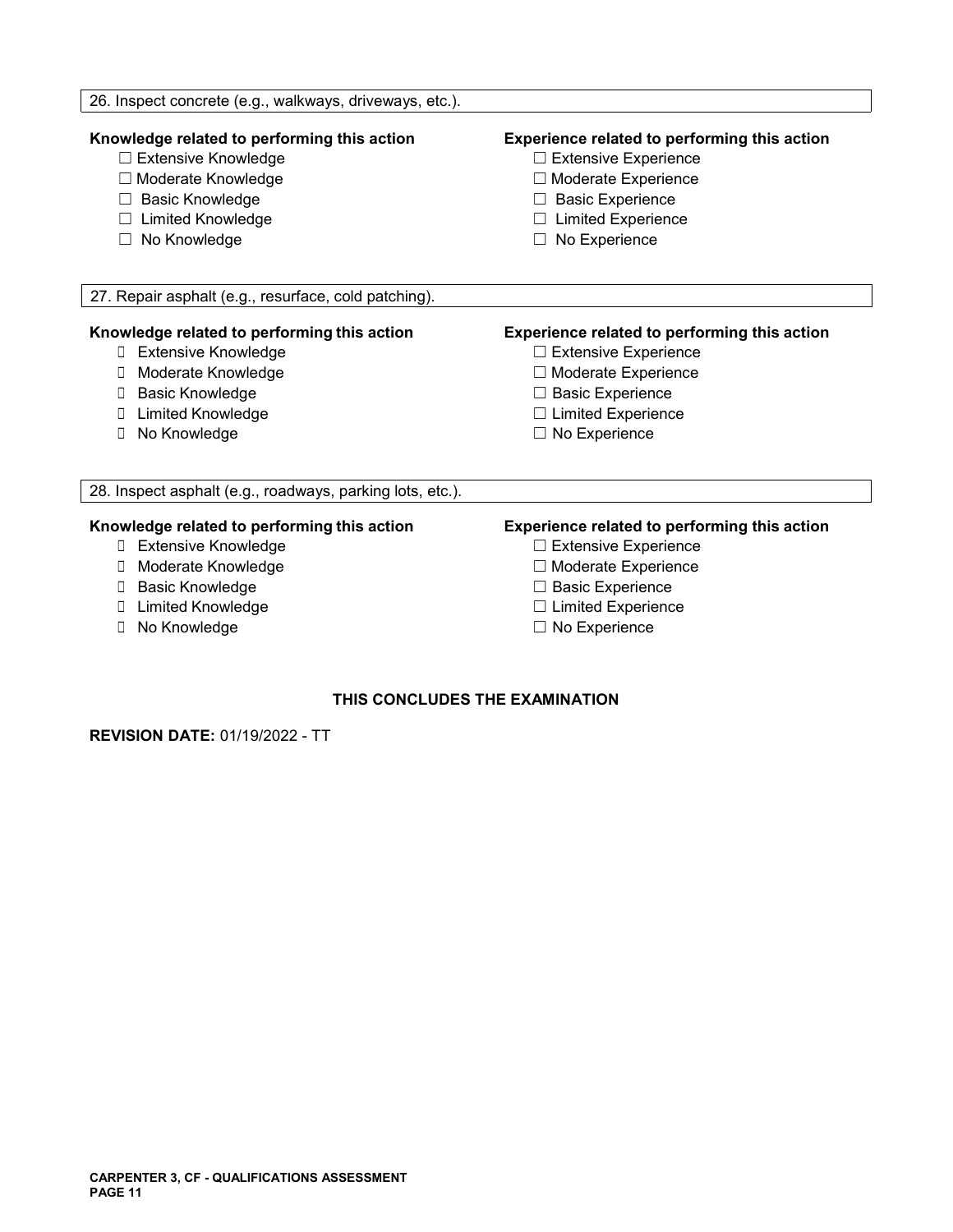**THIS PAGE HAS BEEN INTENTIONALLY LEFT BLANK**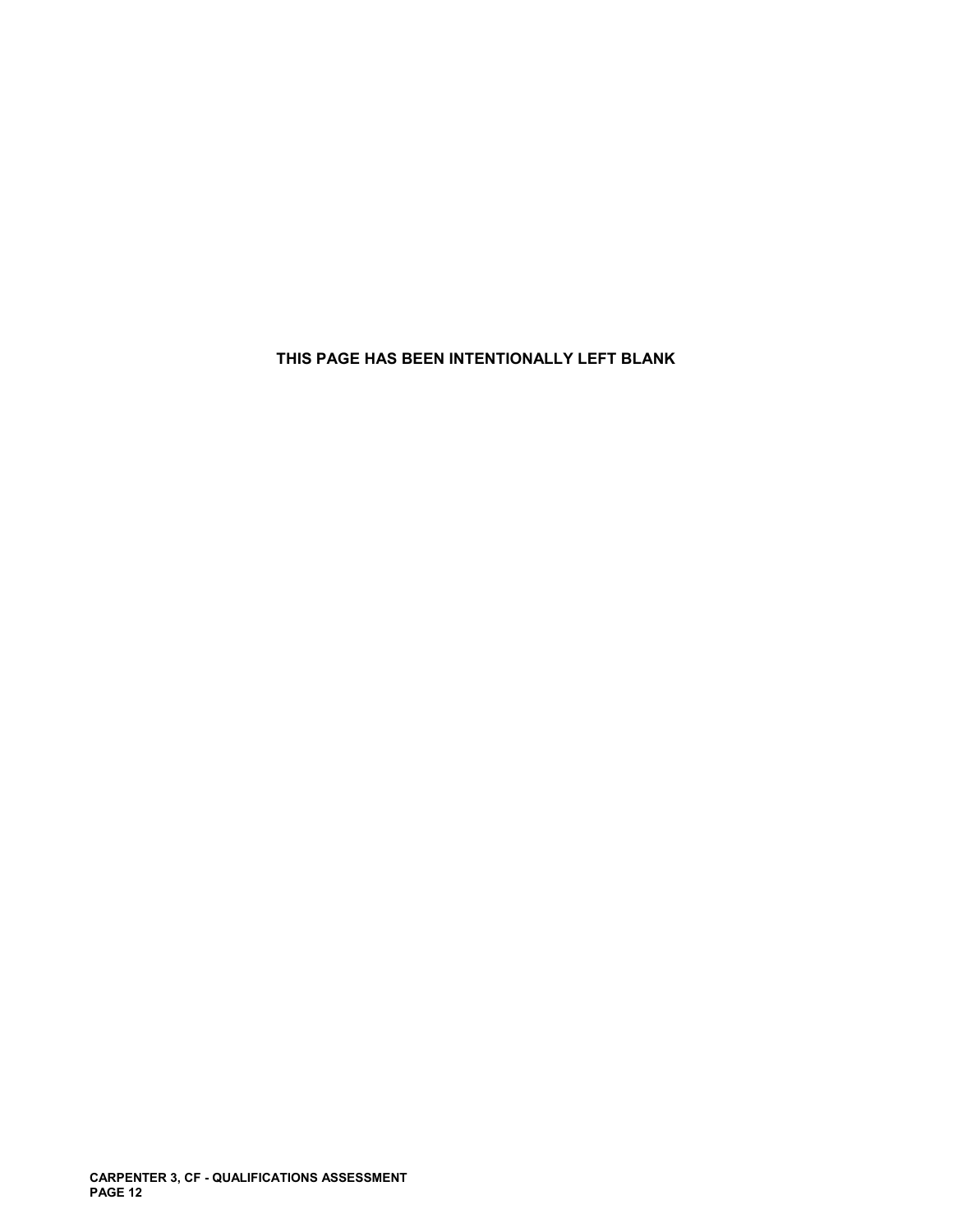# **RECRUITMENT QUESTIONNAIRE**

Applicants are asked to voluntarily provide the information below. The following data will be used for statistical data gathering and reporting purposes. This questionnaire will be separated from the examination and this information will not be used in any employment decisions.

# **GENDER**

- ☐ Male
- ☐ Female
- ☐ Non-binary

# **RACE AND ETHNICITY**

Check **one** box that best describes your race or ethnicity.

- ☐ Black or African American ☐ Multiple Asian\*\* ☐ Multiple Pacific Islander\*\*\*
- ☐ American Indian or Alaska ☐ Indian ☐ Guamanian Native ☐ Cambodian ☐ Hawaiian
- □ Hispanic or Latino (alone or  $\Box$  Chinese  $\Box$   $\Box$  Samoan in combination with any in combination with any  $\Box$  Filipino  $\Box$   $\Box$  Other Pacific Islander  $\Box$  Other Pacific Islander
- 
- ☐ Multiple Races\* ☐ Korean
- 
- 
- 
- 
- 
- 
- □ White  $\Box$  Japanese
	-
	- □ Laotian
	- ☐ Vietnamese
	- □ Other Asian

# **ASIAN PACIFIC ISLANDER**

- 
- 
- 
- 
- 

\*If you identify with more than one race that is Non-Hispanic or Latino, select Multiple Races.

\*\*If you identify with more than one Asian ethnicity, select Multiple Asian.

\*\*\*If you identify with more than one Pacific Islander ethnicity, select Multiple Pacific Islander.

# **AUTHORITIES**

Government Code sections 8310.5, 19705, 19790, 19792(h) and California Code of Regulations, Title 2, sections 599.980, 11013(b) authorize the State of California to collect demographic information on job applicants and exam participants for analysis and statistical purposes.

# **CONTINUE TO NEXT PAGE TO COMPLETE RECRUITMENT QUESTIONNAIRE**